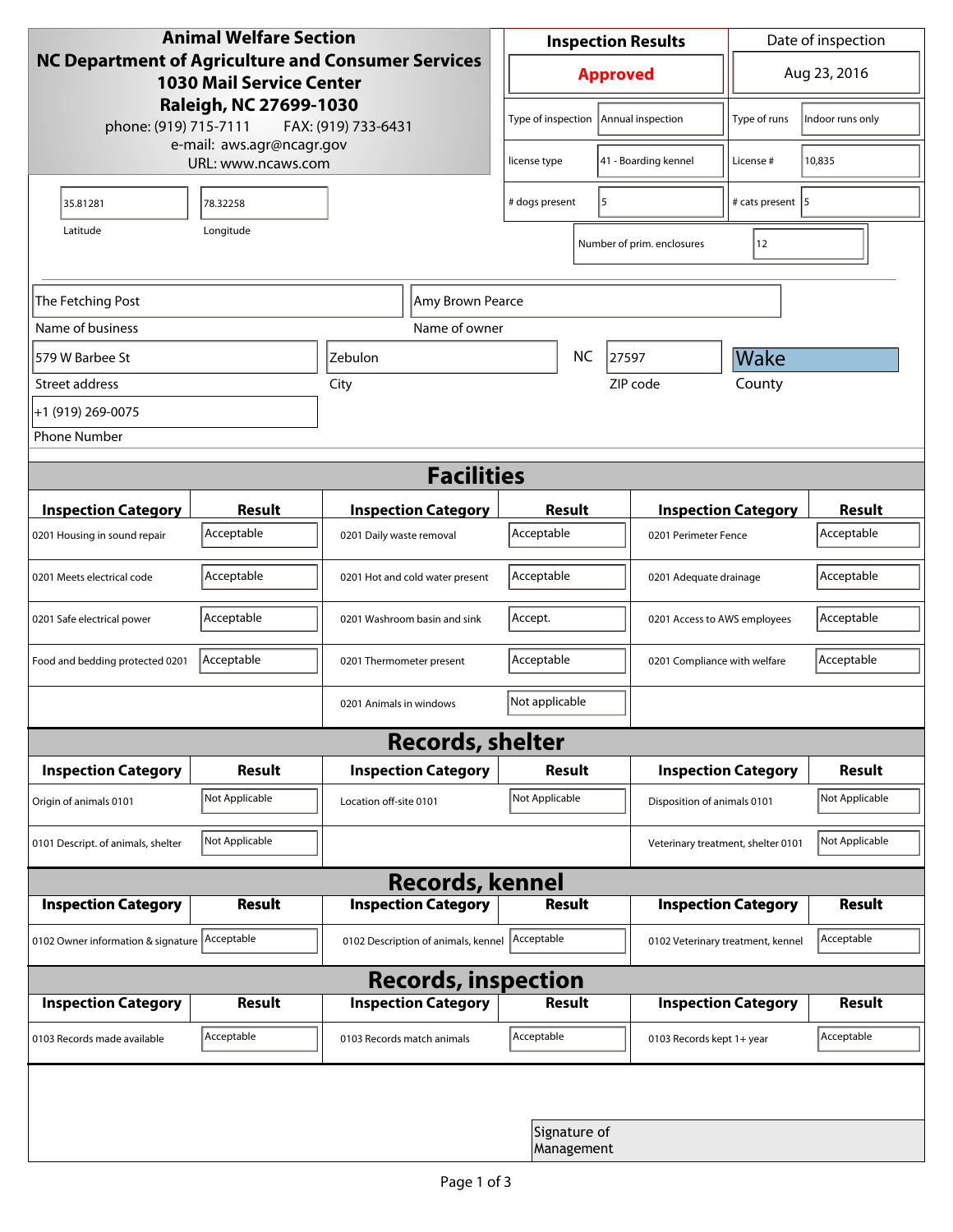| <b>Animal Welfare Section, NCDA&amp;CS</b>                  |                |                                    | <b>Inspection Results</b> |                                     | Date of inspection |                |  |  |
|-------------------------------------------------------------|----------------|------------------------------------|---------------------------|-------------------------------------|--------------------|----------------|--|--|
| Inspection Report, continued                                |                |                                    | <b>Approved</b>           |                                     | Aug 23, 2016       |                |  |  |
|                                                             |                |                                    |                           |                                     |                    | <b>NC</b>      |  |  |
| The Fetching Post<br>Amy Brown Pearce                       |                |                                    |                           | Zebulon                             |                    |                |  |  |
| <b>Indoor facilities</b>                                    |                |                                    |                           |                                     |                    |                |  |  |
| <b>Inspection Category</b>                                  | Result         | <b>Inspection Category</b>         | Result                    | <b>Inspection Category</b>          |                    | Result         |  |  |
| 0202 Ambient temperature, indoor                            | Acceptable     | 0202 Ventilation, indoor           | Acceptable                | Acceptable<br>0202 Lighting, indoor |                    |                |  |  |
| 0202 Imperv./Sanitary surf., indoor                         | Acceptable     | 0202 Drainage, indoor              | Acceptable                |                                     |                    |                |  |  |
| <b>Outdoor facilities</b>                                   |                |                                    |                           |                                     |                    |                |  |  |
| <b>Inspection Category</b>                                  | Result         | <b>Inspection Category</b>         | Result                    | <b>Inspection Category</b>          |                    | Result         |  |  |
| 0203 Impervious surfaces, outdoor                           | Not Applicable | 0203 Housing, 1 per animal         | Not Applicable            | 0203 Protection from elements       |                    | Not Applicable |  |  |
| 0203 Owner advised, outdoor                                 | Not Applicable | 0203 Drainage, outdoor             | Not Applicable            |                                     |                    |                |  |  |
| <b>Primary enclosures</b>                                   |                |                                    |                           |                                     |                    |                |  |  |
| <b>Inspection Category</b>                                  | Result         | <b>Inspection Category</b>         | Result                    | <b>Inspection Category</b>          |                    | Result         |  |  |
| 0204 Drainage prev. cross contam.                           | Acceptable     | 0204 Fence height >= 5 feet        | Acceptable                | 0204 1:10 ratio, person: human      |                    | Acceptable     |  |  |
| 0204 Surf. impervious to moisture                           | Acceptable     | 0204 Enclosure is escape proof     | Acceptable                | 0204 Cats, $>=$ 4 sq. ft. / adult   |                    | Acceptable     |  |  |
| 0204 Prevent contact with wood                              | Acceptable     | 0204 Solid resting surface         | Acceptable                | 0204 Cats, $<= 12$ / enclosure      |                    | Acceptable     |  |  |
| 0204 Enclosures in sound repair                             | Acceptable     | 0204 Cats, raised resting surface  | Acceptable                | 0204 Cats, 1 litter pan / 3 adults  |                    | Acceptable     |  |  |
| 0204 Size of enclosure                                      | Acceptable     | 0204 Dogs, supervision if > 4      | Not Applicable            |                                     |                    |                |  |  |
|                                                             |                | <b>Feeding</b>                     |                           |                                     |                    |                |  |  |
| <b>Inspection Category</b>                                  | <b>Result</b>  | <b>Inspection Category</b>         | <b>Result</b>             | <b>Inspection Category</b>          |                    | <b>Result</b>  |  |  |
| 0205 Feeding, 1x / day, adult                               | Acceptable     | 0205 Feeding, 1 bowl / adult       | Acceptable                | 0205 Feeding, commercial food       |                    | Acceptable     |  |  |
| 0205 Feeding, bowl in good repair                           | Acceptable     | 0205 Feeding, quality food         | Acceptable                | 0205 Feeding, bowl is protected     |                    | Acceptable     |  |  |
| 0205 Feeding, 2x / day, young                               | Acceptable     |                                    |                           |                                     |                    |                |  |  |
|                                                             |                | <b>Watering</b>                    |                           |                                     |                    |                |  |  |
| <b>Inspection Category</b>                                  | <b>Result</b>  | <b>Inspection Category</b>         | <b>Result</b>             |                                     |                    |                |  |  |
| 0206 Watering, continuous access                            | Acceptable     | 0206 Watering, bowl in good repair | Acceptable                |                                     |                    |                |  |  |
| <b>Sanitation/Employees/Classification &amp; Separation</b> |                |                                    |                           |                                     |                    |                |  |  |
| <b>Inspection Category</b>                                  | <b>Result</b>  | <b>Inspection Category</b>         | Result                    | <b>Inspection Category</b>          |                    | <b>Result</b>  |  |  |
| 0207 Waste removal 2x / day                                 | Acceptable     | 0207 Grounds overgrown             | Acceptable                | 0207 Young given social interact.   |                    | Not Applicable |  |  |
| 0207 Animals removed while clean                            | Acceptable     | 0207 Pest Control                  | Acceptable                | 0207 Species separated              |                    | Acceptable     |  |  |
| Signature of<br>Management                                  |                |                                    |                           |                                     |                    |                |  |  |